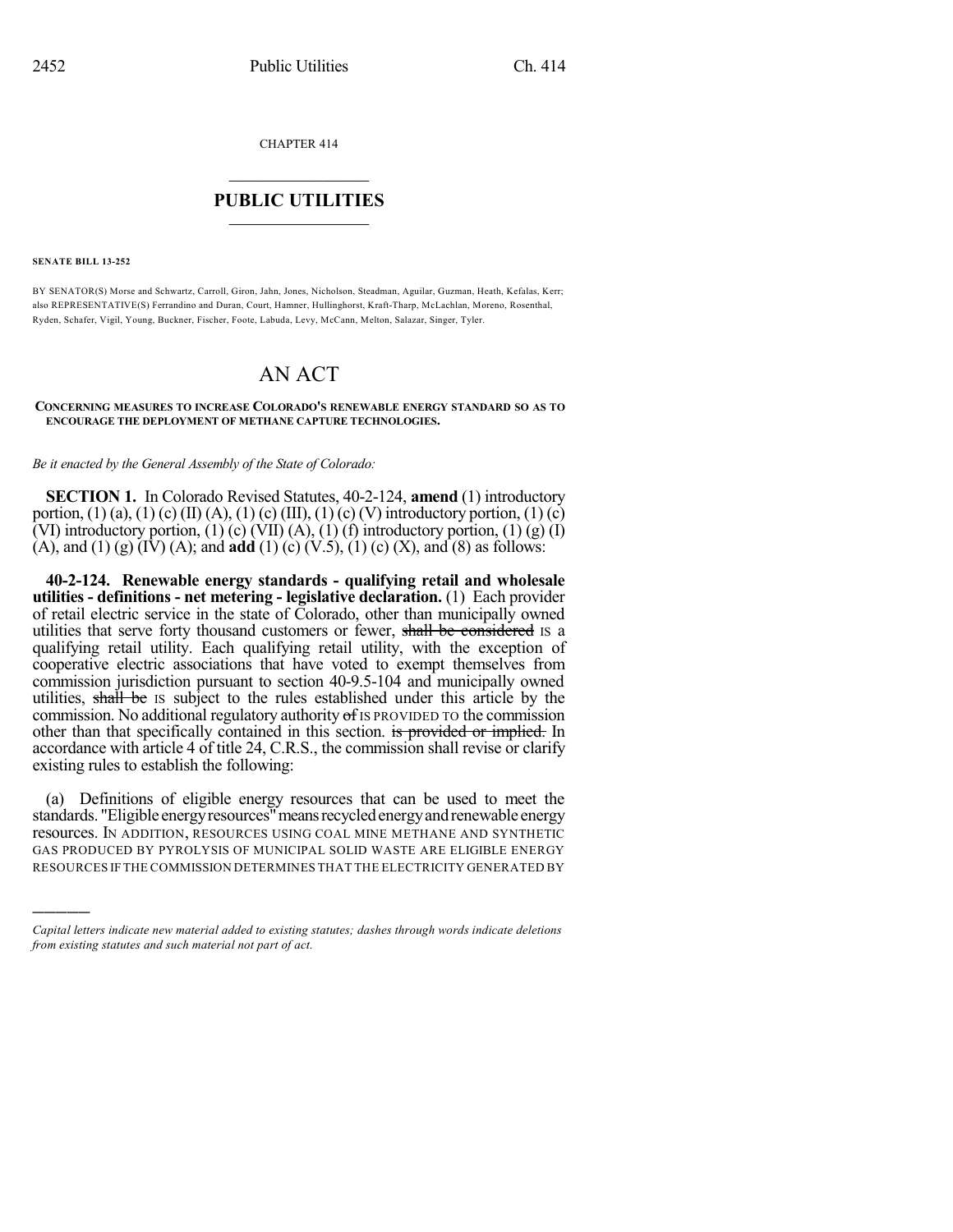## Ch. 414 Public Utilities 2453

THOSE RESOURCES IS GREENHOUSE GAS NEUTRAL. The commission shall determine, following an evidentiary hearing, the extent to which such electric generation technologies utilized in an optional pricing program may be used to comply with this standard. A fuel cell using hydrogen derived from an eligible energy resource is also an eligible electric generation technology. Fossil and nuclear fuels and their derivatives are not eligible energy resources. For purposes of this section:

(I) "Biomass" means:

(A) Nontoxic plant matter consisting of agricultural crops or their byproducts, urban wood waste, mill residue, slash, or brush;

(B) Animal wastes and products of animal wastes; or

(C) Methane produced at landfills or as a by-product of the treatment of wastewater residuals.

(II) "COAL MINE METHANE" MEANS METHANE CAPTURED FROM ACTIVE AND INACTIVE COAL MINES WHERE THE METHANE IS ESCAPING TO THE ATMOSPHERE. IN THE CASE OF METHANE ESCAPING FROM ACTIVE MINES, ONLY METHANE VENTED IN THE NORMAL COURSE OF MINE OPERATIONS THAT IS NATURALLY ESCAPING TO THE ATMOSPHERE IS COAL MINE METHANE FOR PURPOSES OF ELIGIBILITY UNDER THIS SECTION.

(II) (III) "Distributed renewable electric generation" or "distributed generation" means:

(A) Retail distributed generation; and

(B) Wholesale distributed generation.

(IV) "GREENHOUSE GAS NEUTRAL", WITH RESPECT TO ELECTRICITY GENERATED BY A COAL MINE METHANE OR SYNTHETIC GAS FACILITY, MEANS THAT THE VOLUME OF GREENHOUSE GASES EMITTED INTO THE ATMOSPHERE FROM THE CONVERSION OF FUEL TO ELECTRICITY IS NO GREATER THAN THE VOLUME OF GREENHOUSE GASES THAT WOULD HAVE BEEN EMITTED INTO THE ATMOSPHERE OVER THE NEXT FIVE YEARS, BEGINNING WITH THE PLANNED DATE OF OPERATION OF THE FACILITY, IF THE FUEL HAD NOT BEEN CONVERTED TO ELECTRICITY, WHERE GREENHOUSE GASES ARE MEASURED IN TERMS OF CARBON DIOXIDE EQUIVALENT.

(V) "PYROLYSIS" MEANS THE THERMOCHEMICAL DECOMPOSITION OF MATERIAL AT ELEVATED TEMPERATURES WITHOUT THE PARTICIPATION OF OXYGEN.

(III) (VI) "Recycled energy" means energy produced by a generation unit with a nameplate capacity of not more than fifteen megawatts that converts the otherwise lost energy from the heat from exhaust stacks or pipes to electricity and that does not combust additional fossil fuel. "Recycled energy" does not include energy produced by any system that uses energy, lost or otherwise, from a process whose primary purpose is the generation of electricity, including, without limitation, any processinvolving engine-driven generation or pumped hydroelectricitygeneration.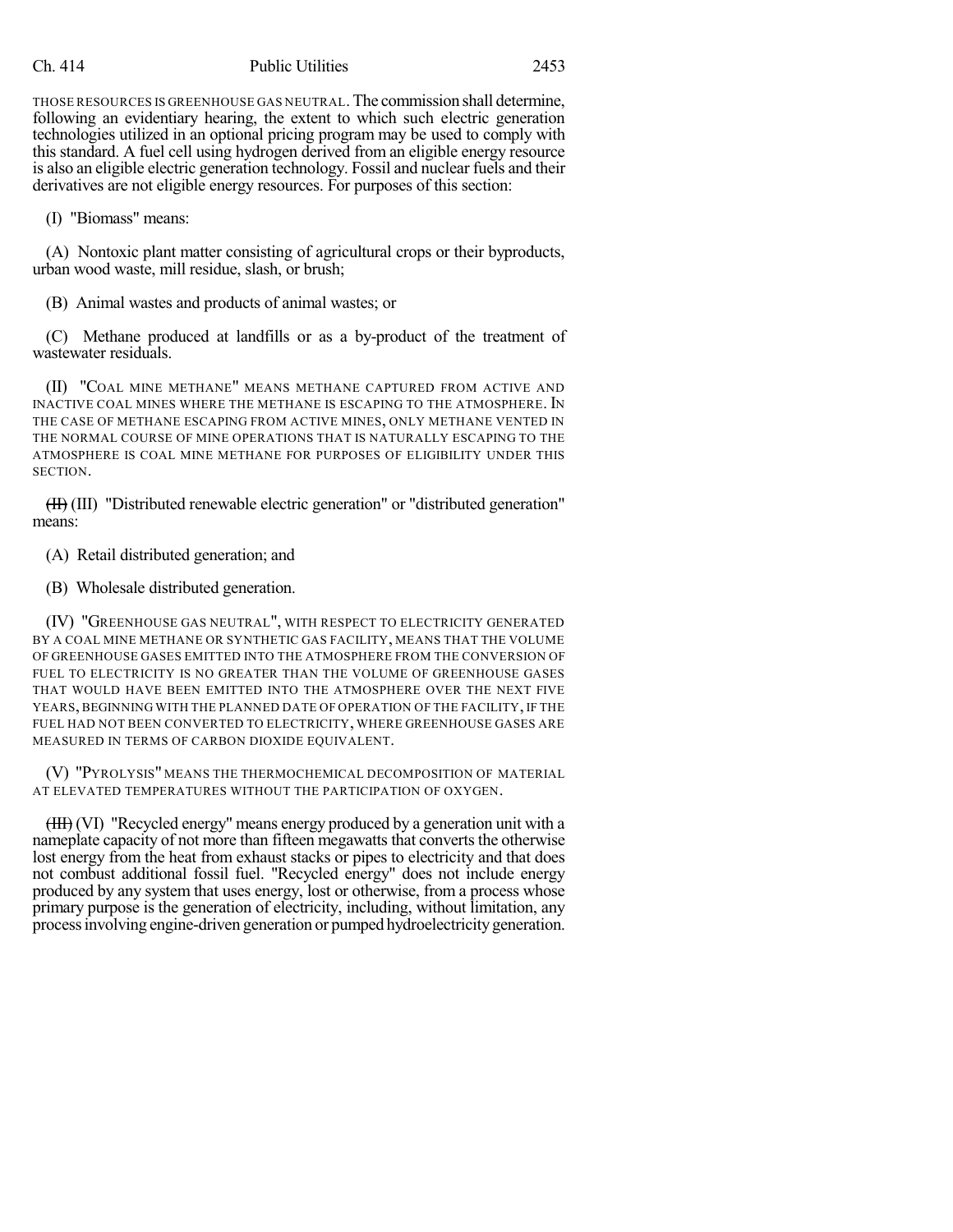(IV) (VII) "Renewable energy resources" means solar, wind, geothermal, biomass, new hydroelectricity with a nameplate rating of ten megawatts or less, and hydroelectricity in existence on January 1, 2005, with a nameplate rating of thirty megawatts or less.

 $\left(\frac{H}{V}\right)$  (VIII) "Retail distributed generation" means a renewable energy resource that is located on the site of a customer's facilities and is interconnected on the customer's side of the utility meter. In addition, retail distributed generation shall provide electric energy primarily to serve the customer's load and shall be sized to supply no more than one hundred twenty percent of the average annual consumption of electricity by the customer at that site. For purposes of this subparagraph  $(\forall)$ (VIII), the customer's "site" includes all contiguous propertyowned orleased bythe customer without regard to interruptionsin contiguity caused by easements, public thoroughfares, transportation rights-of-way, or utility rights-of-way.

 $(\overline{V}$ )(IX) "Wholesale distributed generation" means a renewable energy resource in Colorado with a nameplate rating of thirty megawatts or less and that does not qualify as retail distributed generation.

(c) Electric resource standards:

(II) (A) Of the amounts of distributed generation in sub-subparagraphs(C), (D), and  $(E)$  of subparagraph  $(I)$ , SUB-SUBPARAGRAPH  $(D)$  OF SUBPARAGRAPH  $(V)$ , AND SUBPARAGRAPH  $(V.5)$  of this paragraph  $(c)$ , at least one-half shall MUST be derived from retail distributed generation; EXCEPT THAT THIS SUB-SUBPARAGRAPH (A) DOES NOT APPLY TO A QUALIFYING RETAIL UTILITY THAT IS A MUNICIPAL UTILITY.

(III) Each kilowatt-hour of electricity generated from eligible energy resources, in Colorado, other than retail distributed generation shall be counted AND OTHER THAN ELIGIBLE ENERGY RESOURCES BEGINNING OPERATION ON OR AFTER JANUARY 1, 2015, COUNTS as one and one-quarter ONE-FOURTH kilowatt-hours for the purposes of compliance with this standard.

(V) Notwithstanding any other provision of law but subject to subsection (4) of this section, the electric resource standards shall MUST require each cooperative electric association THAT IS A QUALIFYING RETAIL UTILITY AND THAT PROVIDES SERVICE TO FEWER THAN ONE HUNDRED THOUSAND METERS, and EACH municipally owned utility that is a qualifying retail utility, to generate, or cause to be generated, electricity from eligible energy resources in the following minimum amounts:

(V.5) NOTWITHSTANDING ANY OTHER PROVISION OF LAW, EACH COOPERATIVE ELECTRIC ASSOCIATION THAT PROVIDES ELECTRICITY AT RETAIL TO ITS CUSTOMERS AND SERVES ONE HUNDRED THOUSAND OR MORE METERS SHALL GENERATE OR CAUSE TO BE GENERATED AT LEAST TWENTY PERCENT OF THE ENERGY IT PROVIDES TO ITS CUSTOMERS FROM ELIGIBLE ENERGY RESOURCES IN THE YEARS 2020 AND THEREAFTER.

(VI) Each kilowatt-hour of electricity generated from eligible energy resources at a community-based project shall MUST be counted as one and one-half kilowatt-hours. For purposes of this subparagraph (VI), "community-based project" means a project: located in Colorado: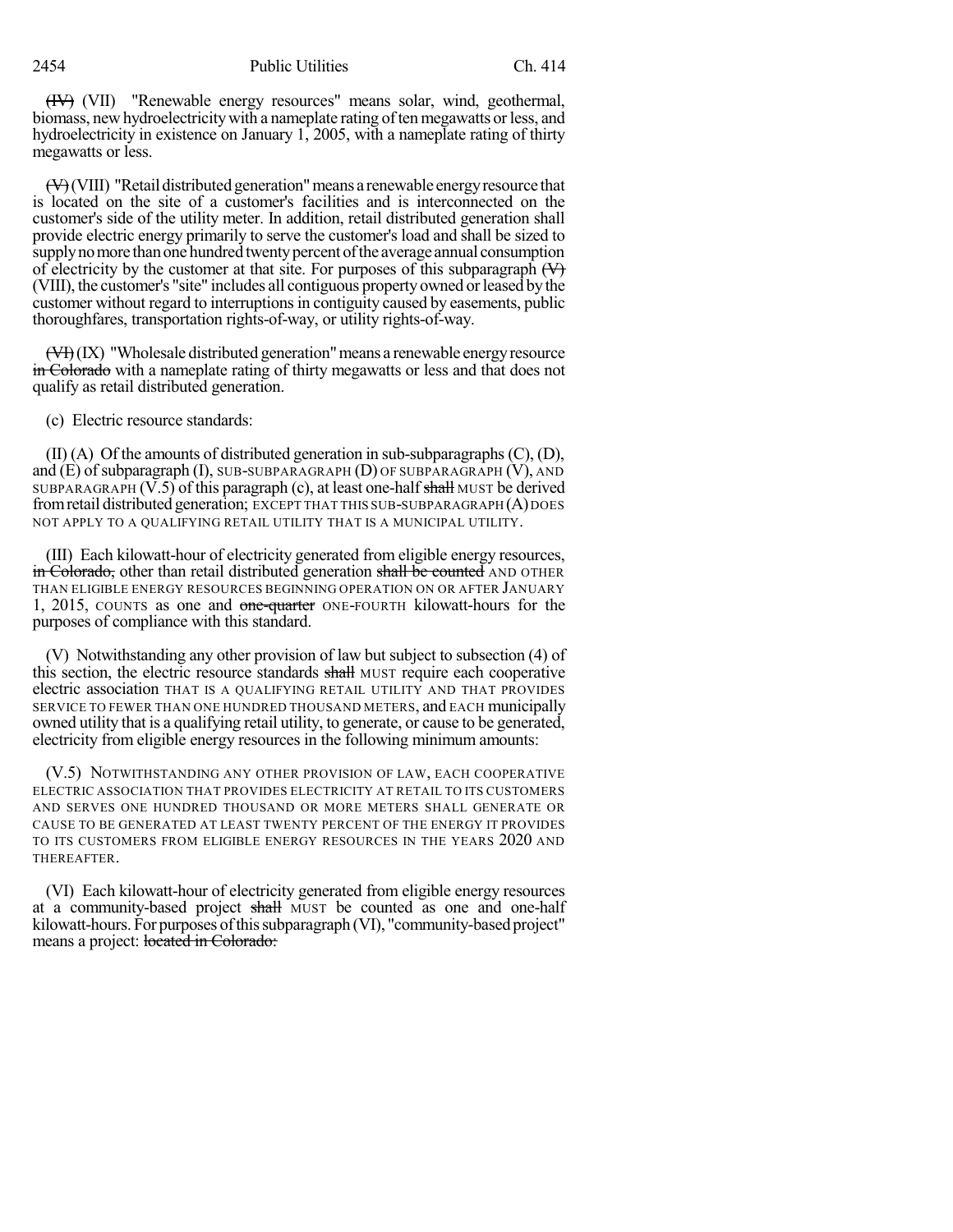$(VII)(A)$  For purposes of compliance with the standards set forth in subparagraph SUBPARAGRAPHS (V) AND (V.5) of this paragraph (c), each kilowatt-hour of renewable electricity generated from solar electric generation technologies shall be counted as three kilowatt-hours.

(X) OF THE MINIMUM AMOUNTS OF ELECTRICITY REQUIRED TO BE GENERATED OR CAUSED TO BE GENERATED BY QUALIFYING RETAIL UTILITIES IN ACCORDANCE WITH SUBPARAGRAPH (V.5)AND SUB-SUBPARAGRAPH (D)OF SUBPARAGRAPH (V)OF THIS PARAGRAPH (c), ONE-TENTH,OR ONE PERCENT OFTOTAL RETAIL ELECTRICITY SALES, MUST BE FROM DISTRIBUTED GENERATION; EXCEPT THAT:

(A) FOR A COOPERATIVE ELECTRIC ASSOCIATION THAT IS A QUALIFYING RETAIL UTILITY AND THAT PROVIDES SERVICE TO FEWER THAN TEN THOUSAND METERS,THE DISTRIBUTED GENERATION COMPONENT MAY BE THREE-QUARTERS OF ONE PERCENT OF TOTAL RETAIL ELECTRICITY SALES; AND

(B) THIS SUBPARAGRAPH (X) DOES NOT APPLY TO A QUALIFYING RETAIL UTILITY THAT IS A MUNICIPAL UTILITY.

(f) Policies for the recovery of costs incurred with respect to these standards for qualifying retail utilities that are subject to rate regulation by the commission. These policies shall MUST provide incentives to qualifying retail utilities to invest in eligible energy resources in the state of Colorado. Such policies shall AND MUST include:

(g) Retail rate impact rule:

(I) (A) Except as otherwise provided in subparagraph (IV) of this paragraph (g), for each qualifying utility, the commission shall establish a maximum retail rate impact for this section FOR COMPLIANCE WITH THE ELECTRIC RESOURCE STANDARDS of two percent of the total electric bill annually for each customer. The retail rate impact shall be determined net of new alternative sources of electricity supply from noneligible energy resources that are reasonably available at the time of the determination.

 $(IV)$  $(A)$  For cooperative electric associations, the maximum retail rate impact for this section is one two percent of the total electric bill annually for each customer.

(8) **Qualifying wholesale utilities - definition - electric resource standard tradable credits- reports.**(a) **Definition.**EACH GENERATION AND TRANSMISSION COOPERATIVE ELECTRIC ASSOCIATION THAT PROVIDES WHOLESALE ELECTRIC SERVICE DIRECTLY TO COLORADO ELECTRIC ASSOCIATIONS THAT ARE ITS MEMBERS IS A QUALIFYING WHOLESALE UTILITY. COMMISSION RULES ADOPTED UNDER SUBSECTIONS (1) TO (7) OF THIS SECTION DO NOT APPLY DIRECTLY TO QUALIFYING WHOLESALE UTILITIES, AND THIS SUBSECTION (8) DOES NOT PROVIDE THE COMMISSION WITH ADDITIONAL REGULATORY AUTHORITY OVER QUALIFYING WHOLESALE UTILITIES.

(b) **Electric resource standard.** NOTWITHSTANDING ANY OTHER PROVISION OF LAW, EACH QUALIFYING WHOLESALE UTILITY SHALL GENERATE, OR CAUSE TO BE GENERATED, AT LEAST TWENTY PERCENT OF THE ENERGY IT PROVIDES TO ITS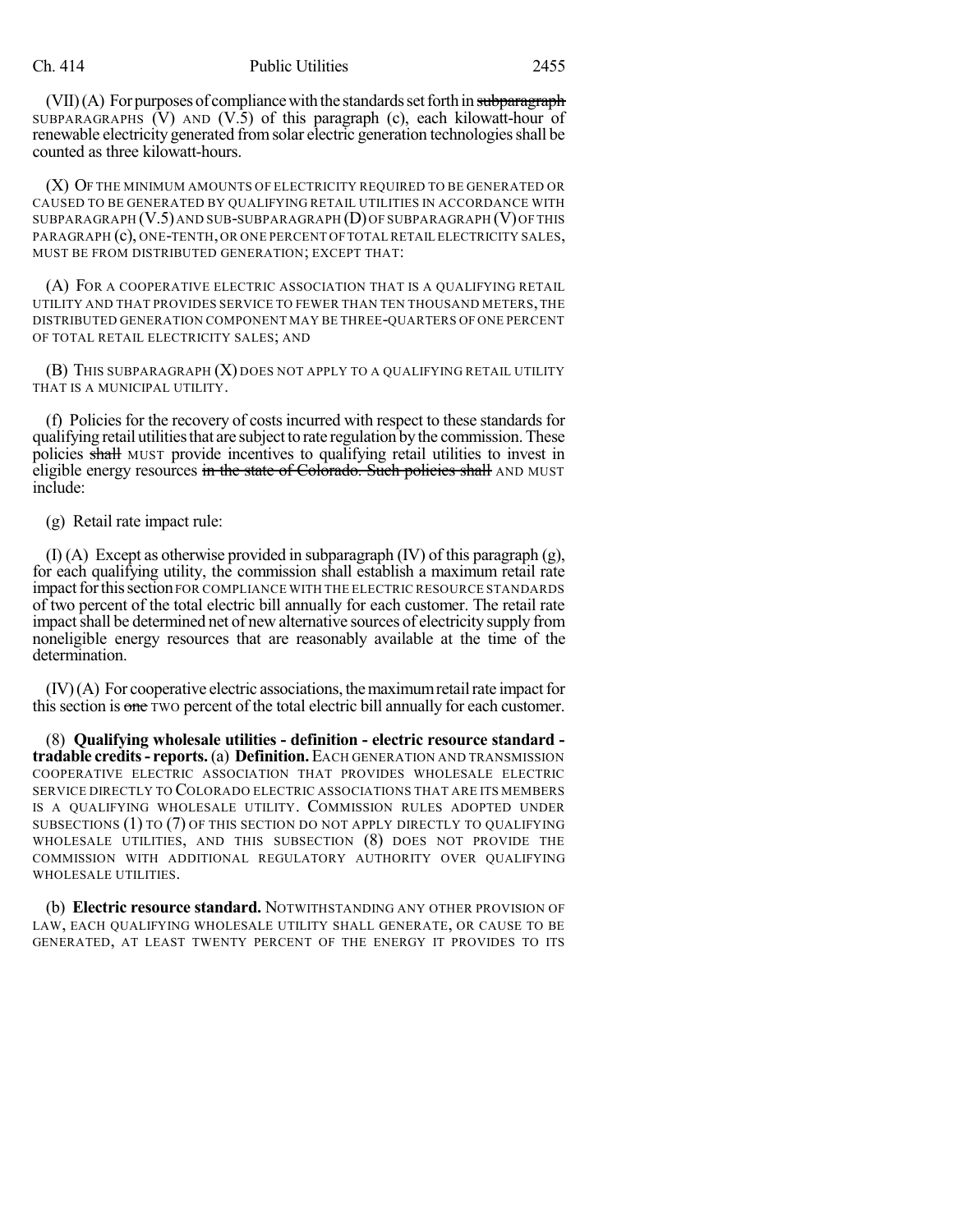COLORADO MEMBERS AT WHOLESALE FROM ELIGIBLE ENERGY RESOURCES IN THE YEAR 2020 AND THEREAFTER. IF, AND TO THE EXTENT THAT, THE PURCHASE OF ENERGY GENERATED FROM ELIGIBLE ENERGY RESOURCES BY A COLORADO MEMBER FROM A QUALIFYING WHOLESALE UTILITY WOULD CAUSE AN INCREASE IN RATES FOR THE COLORADO MEMBER THAT EXCEEDS THE RETAIL RATE IMPACT LIMITATION IN  $SUB-SUBPARAGRAPH (A)$  OF SUBPARAGRAPH  $(IV)$  OF PARAGRAPH  $(g)$  OF SUBSECTION (1) OF THIS SECTION, THE OBLIGATION IMPOSED ON THE QUALIFYING WHOLESALE UTILITY IS REDUCED BY THE AMOUNT OF SUCH ENERGY NECESSARY TO ENABLE THE COLORADO MEMBER TO COMPLY WITH THE RATE IMPACT LIMITATION.

(c) AQUALIFYING WHOLESALE UTILITY MAY COUNT THE ENERGY GENERATED OR CAUSED TO BE GENERATED FROM ELIGIBLE ENERGY RESOURCES BY ITS COLORADO MEMBERS OR BY THE QUALIFYING WHOLESALE UTILITY ON BEHALF OF ITS COLORADO MEMBERS PURSUANT TO SUBPARAGRAPH  $(V)$  OF PARAGRAPH  $(c)$  OF SUBSECTION  $(1)$ OF THIS SECTION TOWARD COMPLIANCE WITH THE ENERGY RESOURCE STANDARD ESTABLISHED IN THIS SUBSECTION.

(d) PREFERENCES FOR CERTAIN ELIGIBLE ENERGY RESOURCES AND THE LIMIT ON THEIR APPLICABILITY ESTABLISHED IN SUBPARAGRAPH (VIII) OF PARAGRAPH (c) OF SUBSECTION (1) OF THIS SECTION MAY BE USED BY A QUALIFYING WHOLESALE UTILITY IN MEETING THE ENERGY RESOURCE STANDARD ESTABLISHED IN THIS SUBSECTION (8).

(e) **Tradable renewable energy credits.** A QUALIFYING WHOLESALE UTILITY SHALL USE A SYSTEM OF TRADABLE RENEWABLE ENERGY CREDITS TO COMPLY WITH THE ELECTRIC RESOURCE STANDARD ESTABLISHED IN THIS SUBSECTION (8); EXCEPT THAT A RENEWABLE ENERGY CREDIT ACQUIRED UNDER THIS SUBSECTION  $(8)$  EXPIRES AT THE END OF THE FIFTH CALENDAR YEAR FOLLOWING THE CALENDAR YEAR IN WHICH IT WAS GENERATED.

(f) IN IMPLEMENTING THE ELECTRIC RESOURCE STANDARD ESTABLISHED IN THIS SUBSECTION (8), A QUALIFYING WHOLESALE UTILITY SHALL ASSURE THAT THE COSTS, BOTH DIRECT AND INDIRECT, ATTRIBUTABLE TO COMPLIANCE WITH THE STANDARD ARE RECOVERED FROM ITS COLORADO MEMBERS. THE QUALIFYING WHOLESALE UTILITY SHALL EMPLOY SUCH COST ALLOCATION METHODS AS ARE REQUIRED TO ASSURE THAT ANY DIRECT OR INDIRECT COSTS ATTRIBUTABLE TO COMPLIANCE WITH THE STANDARD ESTABLISHED IN THIS SUBSECTION (8) DO NOT AFFECT THE COST OR PRICE OF THE QUALIFYING WHOLESALE UTILITY'S SALES TO CUSTOMERS OUTSIDE OF COLORADO.

(g) **Reports.** EACH QUALIFYING WHOLESALE UTILITY SHALL SUBMIT AN ANNUAL REPORT TO THE COMMISSION NO LATER THAN JUNE 1, 2014, AND JUNE 1 OF EACH YEAR THEREAFTER. IN ADDITION, THE QUALIFYING WHOLESALE UTILITY SHALL POST AN ELECTRONIC COPY OF EACH REPORT ON ITS WEB SITE AND SHALL PROVIDE THE COMMISSION WITH AN ELECTRONIC COPY OF THE REPORT. IN EACH REPORT, THE QUALIFYING WHOLESALE UTILITY SHALL:

(I) DESCRIBE THE STEPS IT TOOK DURING THE IMMEDIATELY PRECEDING TWELVE MONTHS TO COMPLY WITH THE ELECTRIC RESOURCE STANDARD ESTABLISHED IN THIS SUBSECTION (8);